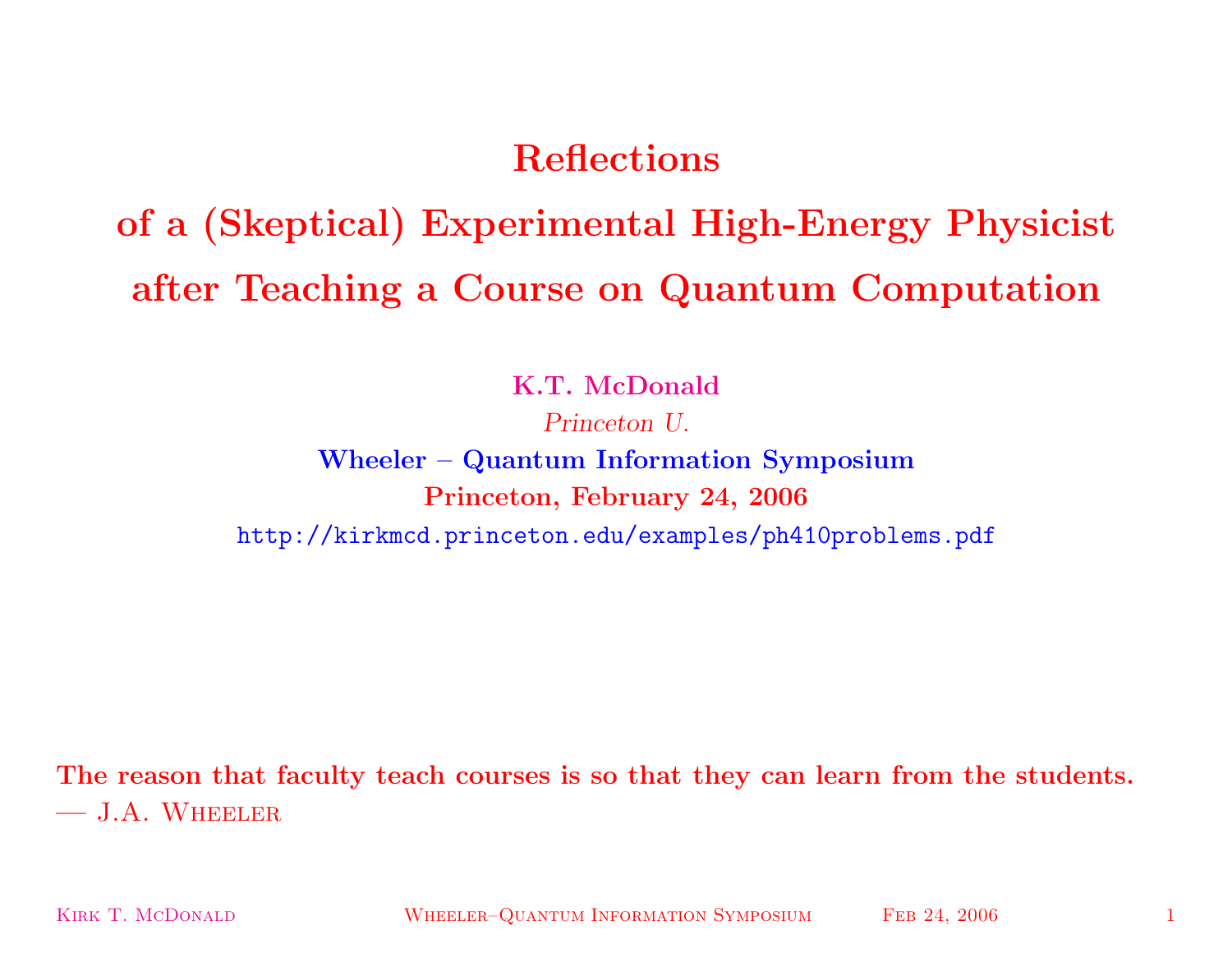## **Physics of Quantum Computation**

**Such was the title of the course.**

http://kirkmcd.princeton.edu/examples/ph410problems.pdf

The bulk of the course was an extended exercise in linear algebra.

**Where's the physics?**

**"Quantum information is just elementary quantum mechanics pushed <sup>a</sup> few steps further." —** C.A. Fuchs

**Is there any NEW physics in quantum information?**

*Remediations:*

*Quantum mechanics is not just partial differential equations.*

*Pauli spin matrices are examples of rotation matrices.*

 $Classical optics = quantum mechanics of single photons; quantum optics =  $\cdots$$ 

*Measurement takes time; measurement requires entanglement.*

*Entanglement is an essential difference between classical and quantum systems.*

(H is not Planck's constant, and is not the Hamiltonian, but is the Hadamard transformation.)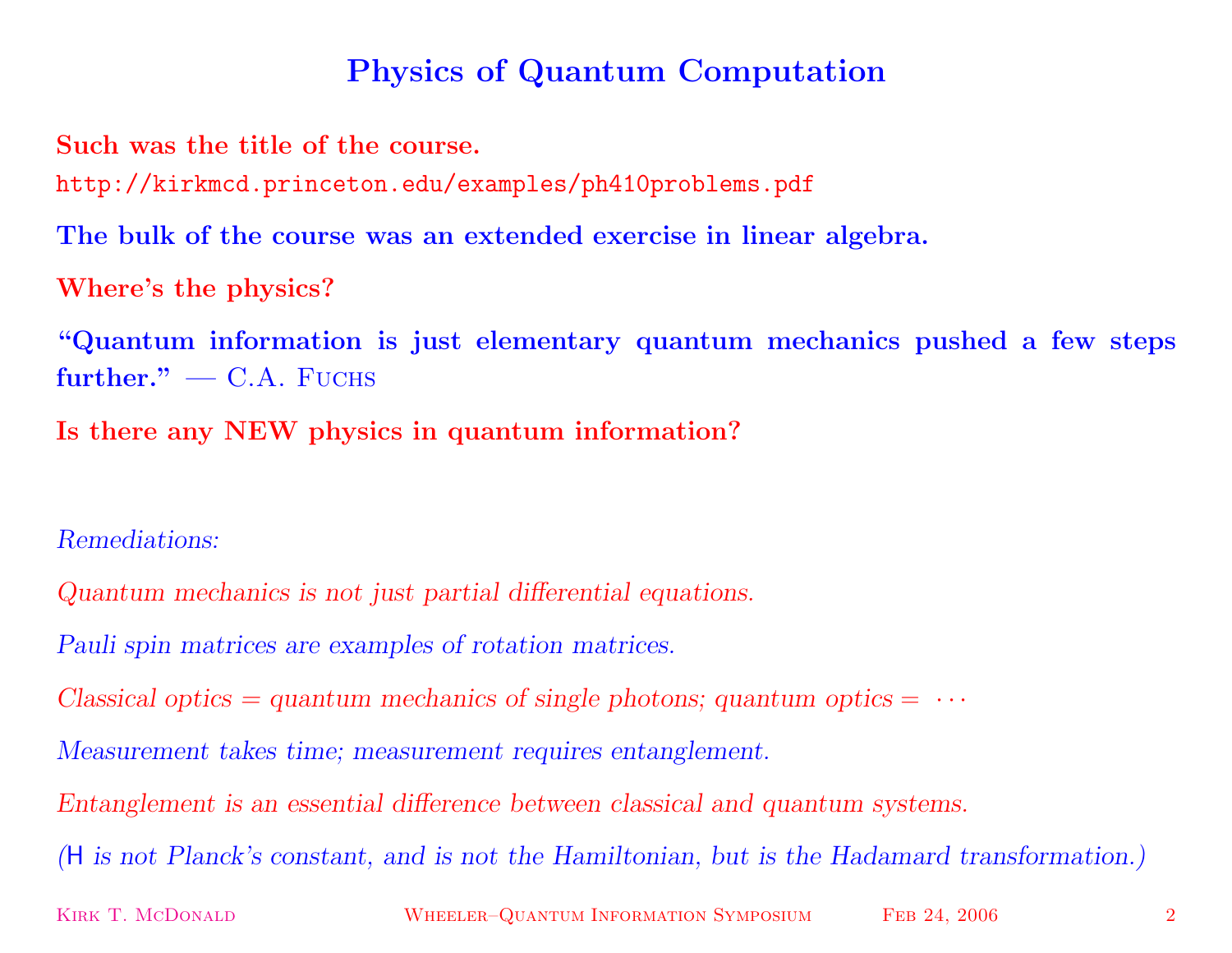#### **"It from Bit" —** J.A. Wheeler





The conjecture is that the quantum Universe may be better understood as an **information processing system than as <sup>a</sup> mechanical system.**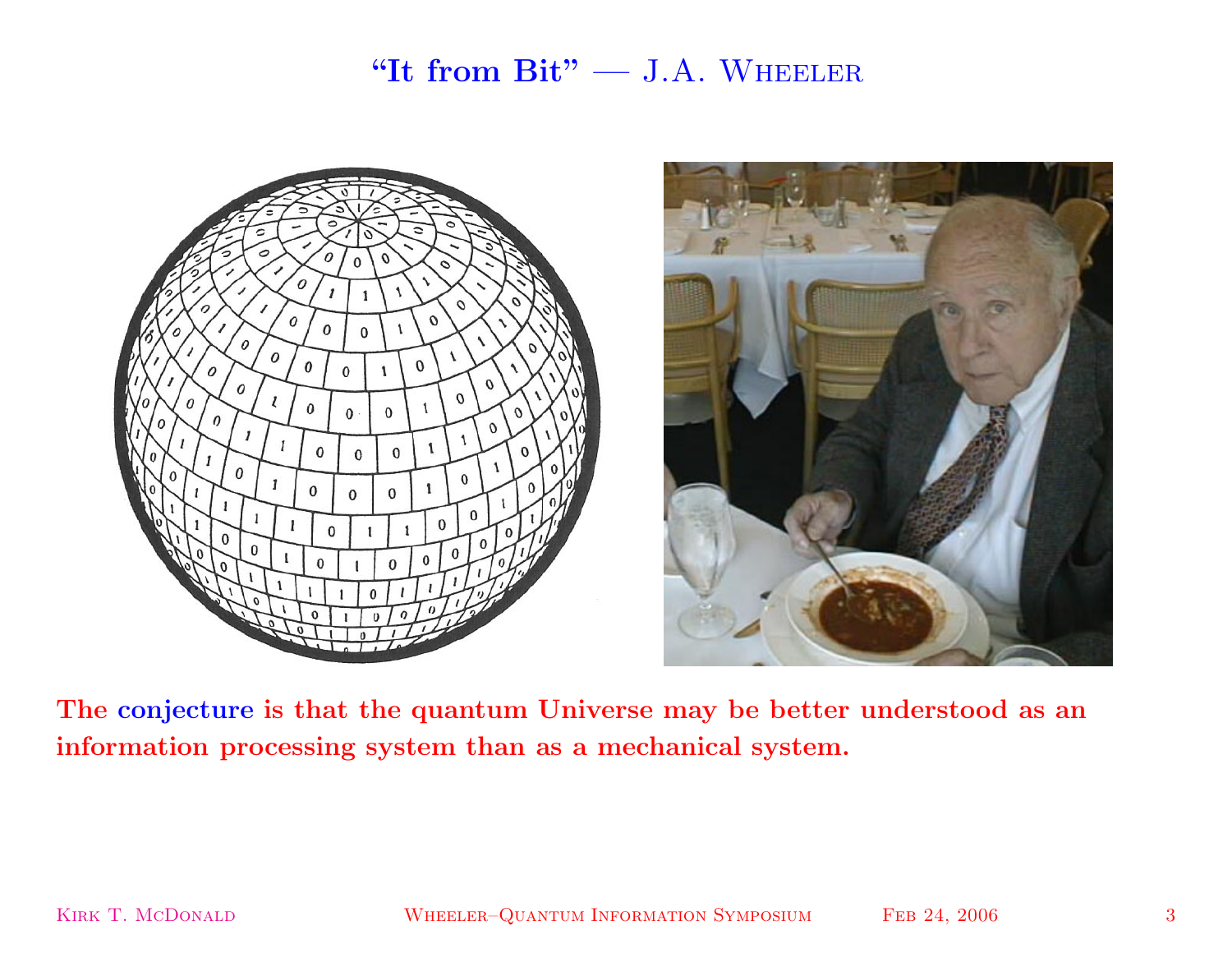### **Any Quantum Process is <sup>a</sup> Computation**

 $\textbf{Unitary time evolution}, \ |\text{After}(t)\rangle = \text{U}(t, t')|\text{Before}(t')\rangle, \text{ is a quantum computation.}$ But what does it compute? (to paraphrase  $SPOCK$ ) [Why the quantum?  $-$  J.A. WHEELER] The "result" of most quantum computations is to provide such stability over time as **is observed in the Universe.**

**There is no stability in the classical Universe. —** S. Earnshaw **(1839) The** stability of atoms is a quantum phenomenon.  $- N$ . BOHR  $(1913)$ , E.H. LIEB  $(1976)$ 

**How are stable records of measurements produced? —** J. von Neumann **(1932),** W.H. Zurek **(1981)** *1. Entangle. 2. Separate. 3. Project. (ESP)*

**Entanglement is tricky: Joint information is not localized.**  $(\textbf{Coefficients}\,\, \alpha\,\, \textbf{and}\,\, \beta\,\, \textbf{of}\,\, \alpha|0\rangle_A |0\rangle_B + \beta|1\rangle_A |1\rangle_B$  are  $\textbf{NOT}\,\, \textbf{a}\,\, \textbf{property}\,\, \textbf{of}\,\, \textbf{either}\,\, A\,\, \textbf{or}\,\, B\, .)$ **—** A. Einstein, B. Podolsky, N. Rosen **(1935)**

Why don't we observe "cat" states,  $\alpha|0\rangle + \beta|1\rangle$ ,  $\alpha|0\rangle_A|0\rangle_B + \beta|1\rangle_A|1\rangle_B$ , etc., more often in  $Nature?$  **—** E. SCHRÖDINGER (1935)

The physics challenge of quantum computation is to trick Nature into being "really" quantum", whereas left to itself Nature uses quantum computation to make the **Universe appear "classical".**